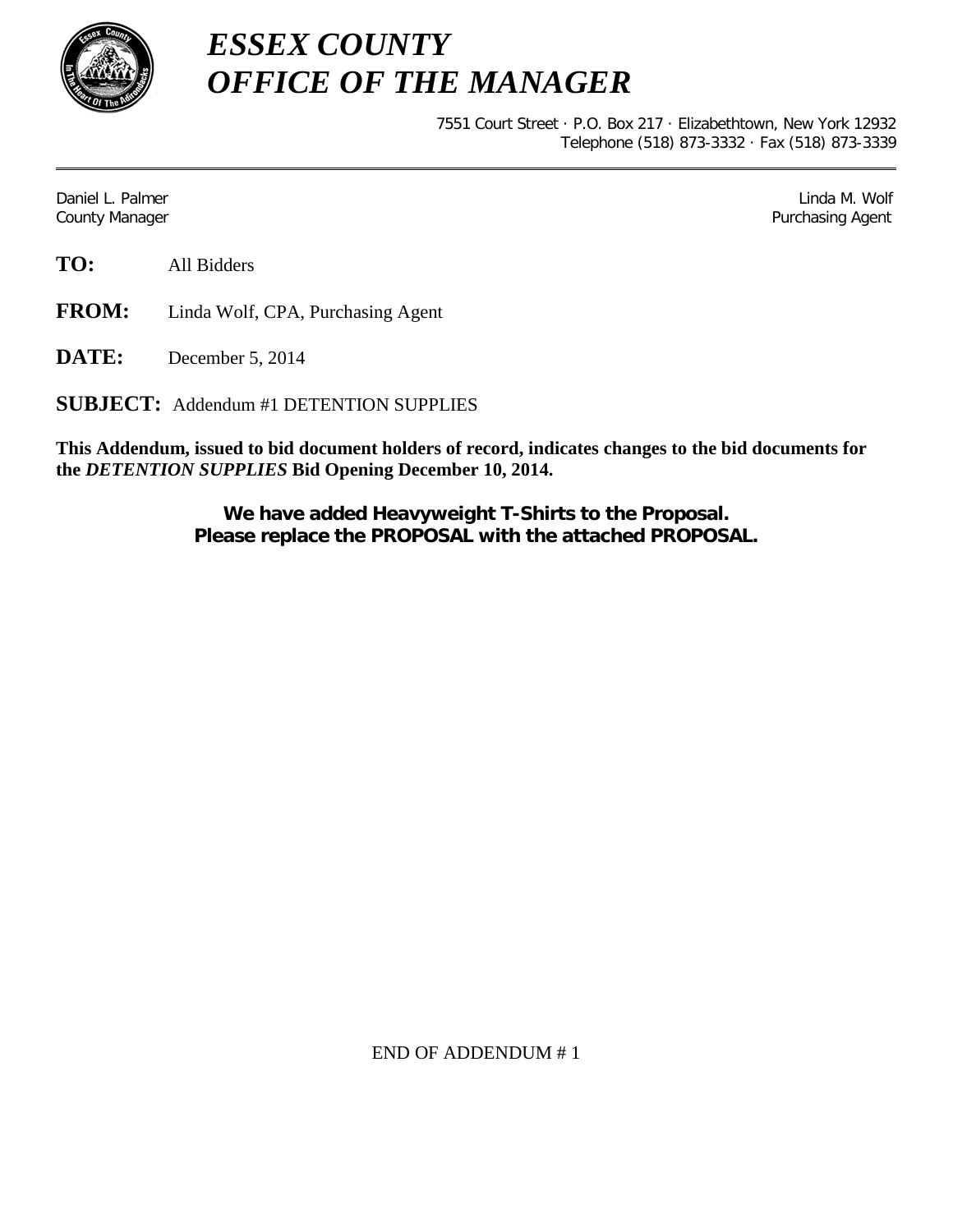|                                                                                                                                                                   |          | Qauntity        | <b>Price Per</b> | Est.<br><b>Annual</b> |
|-------------------------------------------------------------------------------------------------------------------------------------------------------------------|----------|-----------------|------------------|-----------------------|
| <b>DESCRIPTION</b>                                                                                                                                                | Item $#$ | <b>Per Case</b> | Case             | <b>Usage</b>          |
| WINTER COAT (for outside use), 100% DENIM COTTON SHELL,<br>BLANKET LINED, 60% ACRYLIC/40% POLY, 4 POCKET - ORANGE -<br>Sizes: SMALL - 2X LARGE                    |          |                 |                  | 30                    |
| JERZEE BRAND SWEAT SHIRT, CREW NECK, 50% COTTON / 50%<br>POLY (silk screen on back [ECCF]) - GRAY - Sizes: SMALL - 10X<br>LARGE                                   |          |                 |                  | 65                    |
| ELASTIC WAISTBAND GYM SHORTS, 65% POLY / 35% COTTON,<br>7.5 OZ TWILL, 5" INSEAM - BLUE - Sizes: SMALL - 3X LARGE                                                  |          |                 |                  | 20                    |
| SINGLE POCKET SHIRT, 65% POLY / 35% COMBED COTTON, 7 1/2<br>OZ TWILL (silk screen on back [ECCF]) - BLACK & WHITE - Sizes:<br>SMALL - 10X                         |          |                 |                  | 200                   |
| SINGLE POCKET SHIRT, 65% POLY / 35% COMBED COTTON, 7 1/2<br>OZ TWILL (silk screen on back [ECCF]) - BLUE & WHITE - Sizes:<br>SMALL - 10X                          |          |                 |                  | 50                    |
| SINGLE POCKET SHIRT, 65% POLY / 35% COMBED COTTON, 7 1/2<br>OZ TWILL (silk screen on back [ECCF]) - RED & WHITE - Sizes:<br>SMALL - 10X                           |          |                 |                  | 50                    |
| SINGLE POCKET SHIRT, 65% POLY / 35% COMBED COTTON, 7 1/2<br>OZ TWILL (silk screen on back [ECCF]) - GREEN & WHITE - Sizes:<br>SMALL - 10X                         |          |                 |                  | 25                    |
| SINGLE POCKET SHIRT, 65% POLY / 35% COMBED COTTON, 7 1/2<br>OZ TWILL (silk screen on back [ECCF]) - YELLOW & WHITE - Sizes:<br>SMALL - 10X                        |          |                 |                  | 10                    |
| ELASTIC WAISTBAND PANTS, 65% POLY / 35% COMBED COTTON,<br>7 1/2 OZ TWILL (silk screen down right leg [ECCF]) - NO POCKET -<br>BLACK & WHITE - Sizes: SMALL - 10X  |          |                 |                  | 200                   |
| ELASTIC WAISTBAND PANTS, 65% POLY / 35% COMBED COTTON,<br>7 1/2 OZ TWILL (silk screen down right leg [ECCF]) - NO POCKET -<br>BLUE & WHITE - Sizes: SMALL - 10X   |          |                 |                  | 50                    |
| ELASTIC WAISTBAND PANTS, 65% POLY / 35% COMBED COTTON,<br>7 1/2 OZ TWILL (silk screen down right leg [ECCF]) - NO POCKET -<br>RED & WHITE - Sizes: SMALL - 10X    |          |                 |                  | 50                    |
| ELASTIC WAISTBAND PANTS, 65% POLY / 35% COMBED COTTON,<br>7 1/2 OZ TWILL (silk screen down right leg [ECCF]) - NO POCKET -<br>GREEN & WHITE - Sizes: SMALL - 10X  |          |                 |                  | 25                    |
| ELASTIC WAISTBAND PANTS, 65% POLY / 35% COMBED COTTON,<br>7 1/2 OZ TWILL (silk screen down right leg [ECCF]) - NO POCKET -<br>YELLOW & WHITE - Sizes: SMALL - 10X |          |                 |                  | 10                    |
| HEAVYWEIGHT T-SHIRTS, 50& COTTON / 50% POLYESTER<br>PRESHRUNK JERSEY - BROWN - Sizes SMALL - 5X LARGE                                                             |          |                 |                  | 175                   |
| ELASTIC WAISTBAND MENS BOXER, POLY/COTTON BLEND -<br>BROWN - Sizes: SMALL - 10X                                                                                   |          |                 |                  | 160                   |
| ELASTIC WAISTBAND LADIES PANTIES, POLY/COTTON BLEND -<br>WHITE - Sizes: 5 - 16                                                                                    |          |                 |                  | 50                    |
| ELASTIC SPORTS BRA, COTTON/LYCRA - WHITE - Sizes: 32 - 50                                                                                                         |          |                 |                  | 30                    |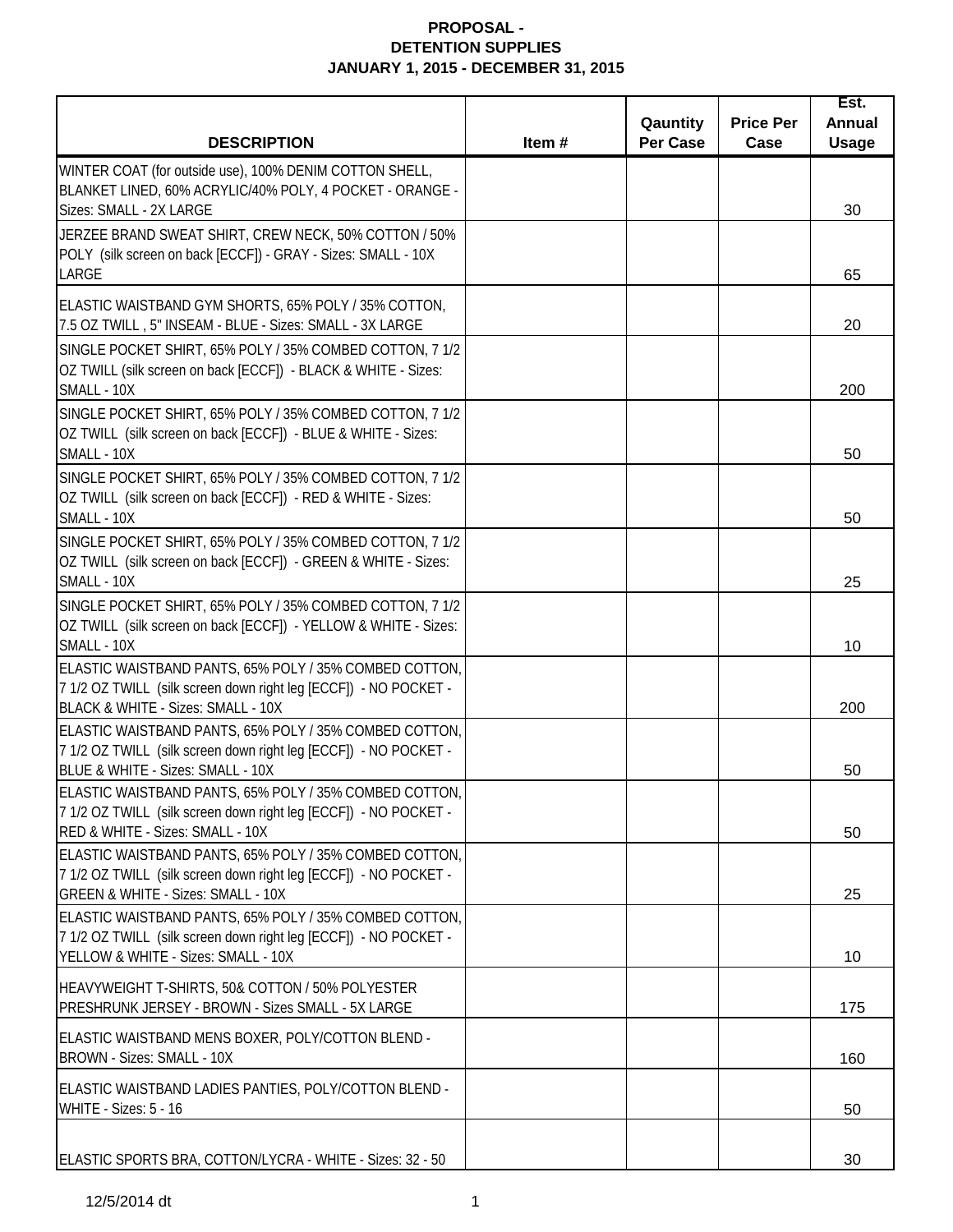| TUBE TYPE SOCKS, 80% COTTON / 20% POLY - ORANGE - Sizes 6                                      |              |                     |
|------------------------------------------------------------------------------------------------|--------------|---------------------|
| 12 (shoe size)<br>TIGHT KNIT HAT (for outside use), 100% ACRYLIC - ORANGE - Size:              |              | 800                 |
| <b>STANDARD</b>                                                                                |              | 100                 |
| MESH/DRAWSTRING LAUNDRY BAG - WHITE - Size: 16" x 21"                                          |              | 100                 |
| MENS & WOMENS CROC WITH BACKSTRAP - BLACK - Sizes: 4 - 15                                      |              | 20 cases<br>(12/cs) |
| MENS & WOMENS SNEAKER WITH VELCRO (for inmate worker) -<br>BLACK - Sizes: 7 - 15               |              | 2 cases             |
| LOT <sub>1</sub>                                                                               | <b>TOTAL</b> |                     |
| FULL SHEETS - BLUE - 58" x 90" - Bob Barker # SH5890NVN or<br>equal                            |              | 150                 |
| 100% POLYESTER (non wool) BLANKETS - BLUE - 70" x 90" - Bob<br>Barker # BL6690LB or equal      |              | 150                 |
| COTTON TOWELS - WHITE - 20" x 40" - Bob Barker # BT425 or<br>equal                             |              | 300                 |
| COTTON WASHCLOTHS - WHITE - 12" x 12" - Bob Barker # WC1212<br>or equal                        |              | 300                 |
| UNWRAPPED ANTIBACTERIAL SOAP - WHITE - .5 oz - Bob Barker #<br>AU1 or equal                    |              | 15 cases            |
| UNWRAPPED SOAP - WHITE - 1.5 oz - Bob Barker # TU15 or equal                                   |              | 15 cases            |
| UNWRAPPED SOAP - WHITE - 3 oz - Bob Barker # TU3 or equal                                      |              | 15 cases            |
| WRAPPED MOISTURIZING SOAP - WHITE - 2.6 oz - Bob Barker #<br>26811 or equal                    |              | 200                 |
| <b>ITWO PIECE SOAP BOX - CLEAR - 4" x 2 1/2" - Bob Barker # 2342N</b><br>or equal              |              | 50                  |
| DISPOSABLE TWIN BLADE RAZOR - BLUE - Bob Barker # RTB600<br>or equal                           |              | 2,100               |
| GEL FLUORIDE MINT TOOTH PAST 1.5 oz TUBE - Bob Barker #<br>MST15 or equal                      |              | 12 cases            |
| PLATIC TOOTH BRUSH - WHITE - 5" - Bob Barker # BBST40 or<br>equal                              |              | 15 cases            |
| COTTON SANITARY MAXI PADS - WHITE - Bob Barker # 250IM-C or<br>equal                           |              | 11 cases            |
| COTTON ULTRA WITH WINGS SANITARY MAXITHIN PADS - WHITE<br>- Bob Barker $#$ 44340-C or equal    |              | 11 cases            |
| PAPER/DISPOSABLE SANITARY NAPKIN BAG - WHITE - 4" x 2 1/4"<br>x 9" - Bob Barker # 410 or equal |              | 22 cases            |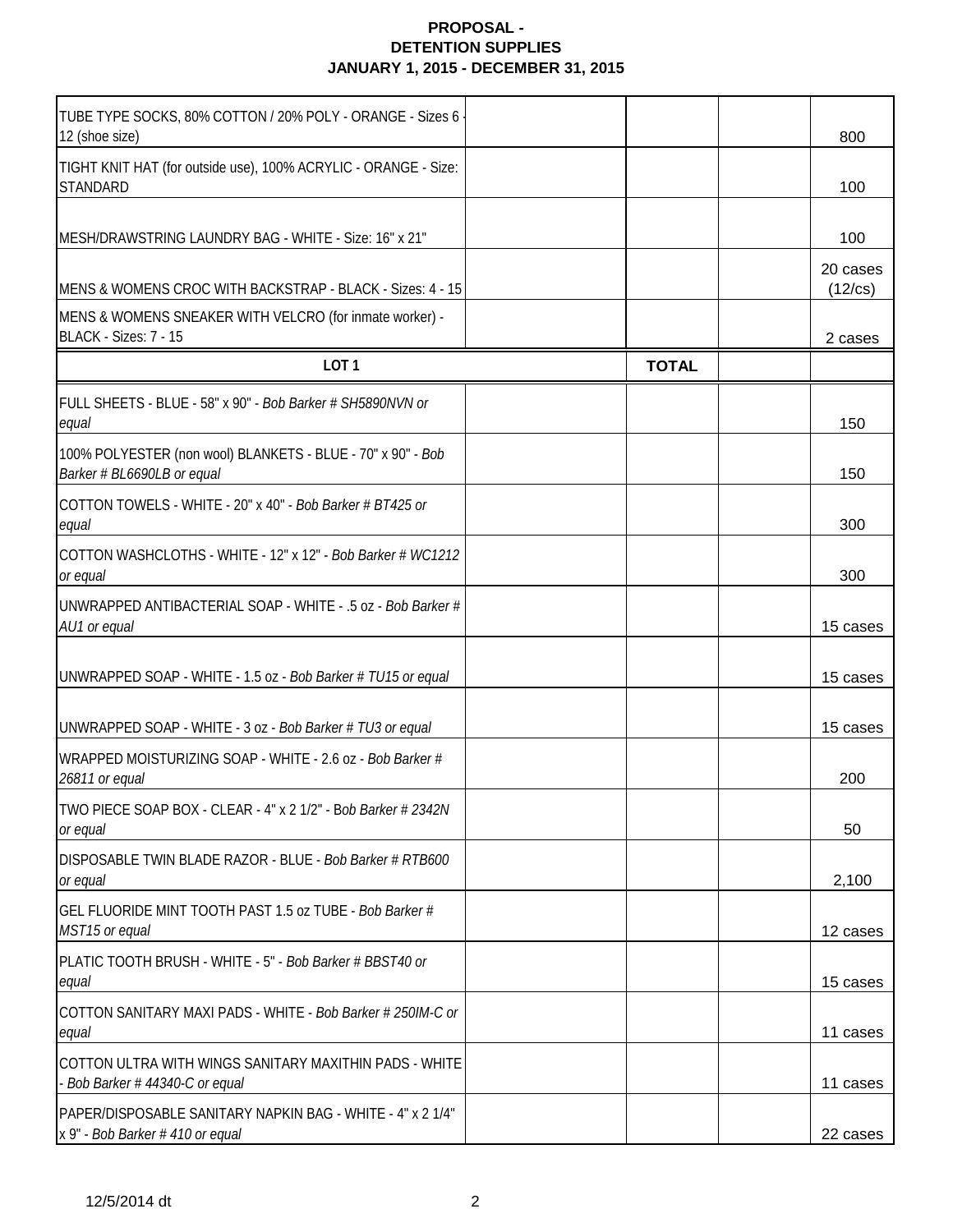| ELASTIC - NO METAL - HAIR TIES - BLACK - Bob Barker # 4200-BK<br>or equal                                             |              | 2 cases |
|-----------------------------------------------------------------------------------------------------------------------|--------------|---------|
| ULTRA SEALED SEAM COTTON MATTRESS WITH PILLOW 25" x<br>75" x 4" - Bob Barker # SSCM2575P or equal                     |              | 50      |
| LOT <sub>2</sub>                                                                                                      | <b>TOTAL</b> |         |
| SINGLE HANDLE CUP - BROWN - 8-12 oz - Bob Barker # 1197 or<br>equal                                                   |              | 2 cases |
| CLEAR TUMBLER - 9.5 oz - Bob Barker # 950C or equal                                                                   |              | 100     |
| PLASTIC SPORKS - ORANGE - 7" - Bob Barker # 62SPK or equal                                                            |              | 1 case  |
| BLACK INK SAFETY PEN - CLEAR - 4" - Bob Barker # MSBP or equal                                                        |              | 3 cases |
| SHOWER CURTAIN - GREEN w/ADJUSTABLE CLEAR TOP (8"-25")-<br>36" x 77" - Bob Barker # SCVC3677 or equal                 |              | 24      |
| UNTIEABLE SECURITY BLANKET - BLACK - 56" x 78" - Bob Barker #<br>SB5480 or equal                                      |              |         |
| UNTIEABLE VELCRO FASTENING SECURITY SMOCK - BLACK -<br>Sizes: SMALL - X LARGE - Bob Barker # 505JR and # 505 or equal |              | 1       |
| UNTIEABLE VELCRO FASTENING SECURITY JUMPSUITE - GREEN<br>- Sizes: SMALL - X LARGE - Bob Barker # BBJ or equal         |              | 1       |
| ID WRISTBAND WITH METAL FASTENER - 1.25" WIDE - Bob Barker<br># 643M-WH or equal                                      |              | 2 cases |
| SUCTION BACKED SHOWER SAFETY MAT 21.5" x 21.5" - Bob<br>Barker # SM2121 or equal                                      |              | 40      |
| PLASTIC COATED REGULAR CARDS - STANDARD                                                                               |              | 8 cases |
| PLASTIC COATED PINOCHLE CARDS - STANDARD                                                                              |              | 8 cases |
| PLASTIC COATED UNO CARDS - STANDARD                                                                                   |              | 8 cases |
| PLASTIC COATED ROOK CARDS - STANDARD                                                                                  |              | 8 cases |
| PLASTIC COATED SKIP BO CARDS - STANDARD                                                                               |              | 8 cases |
| <b>CHECKERS - STANDARD</b>                                                                                            |              | 8 cases |
| <b>CHESS - STANDARD</b>                                                                                               |              | 8 cases |
| <b>SCRABBLE - STANDARD</b>                                                                                            |              | 8 cases |